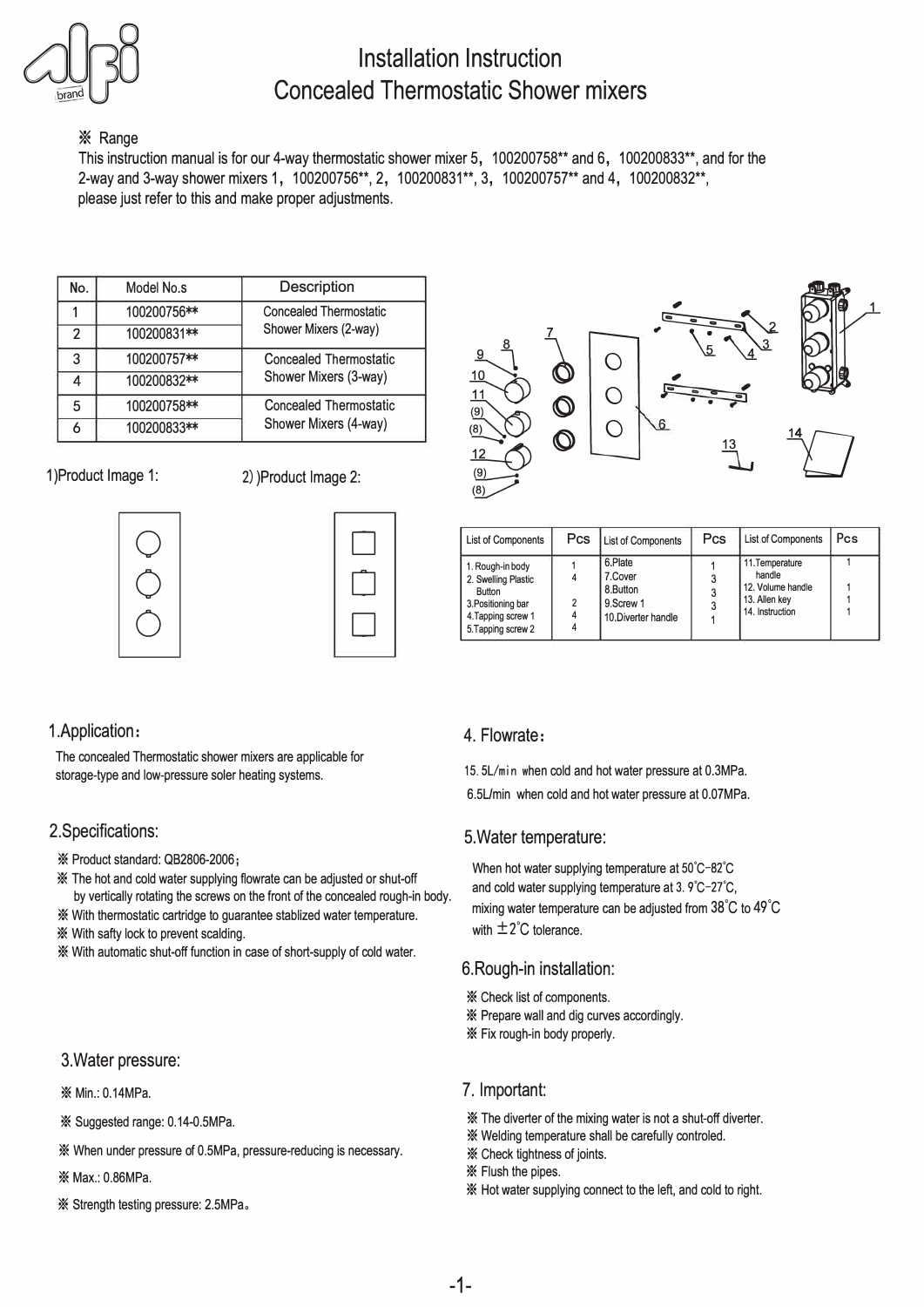

# ※ Installation procedures:



 $-2-$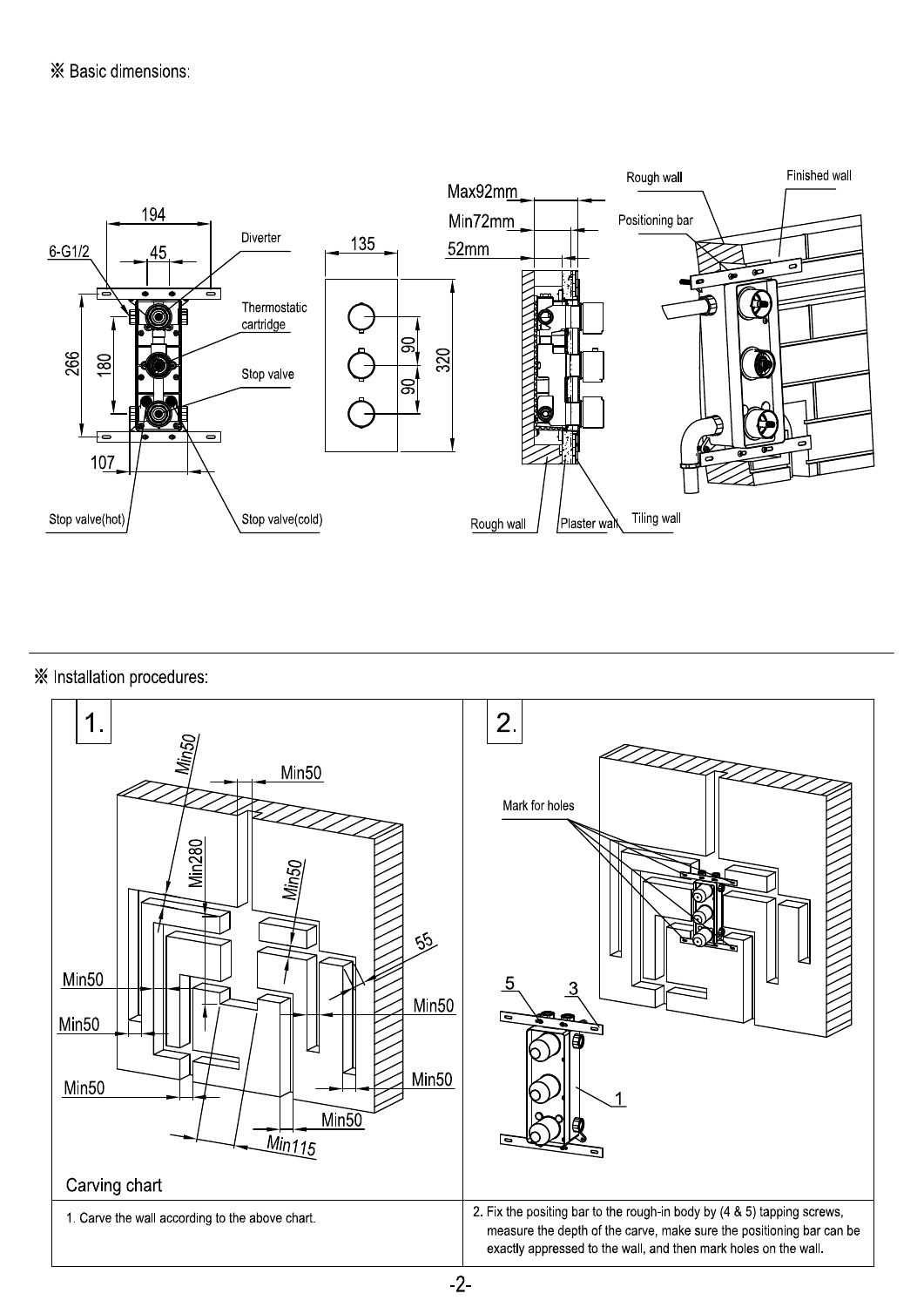

 $-3-$